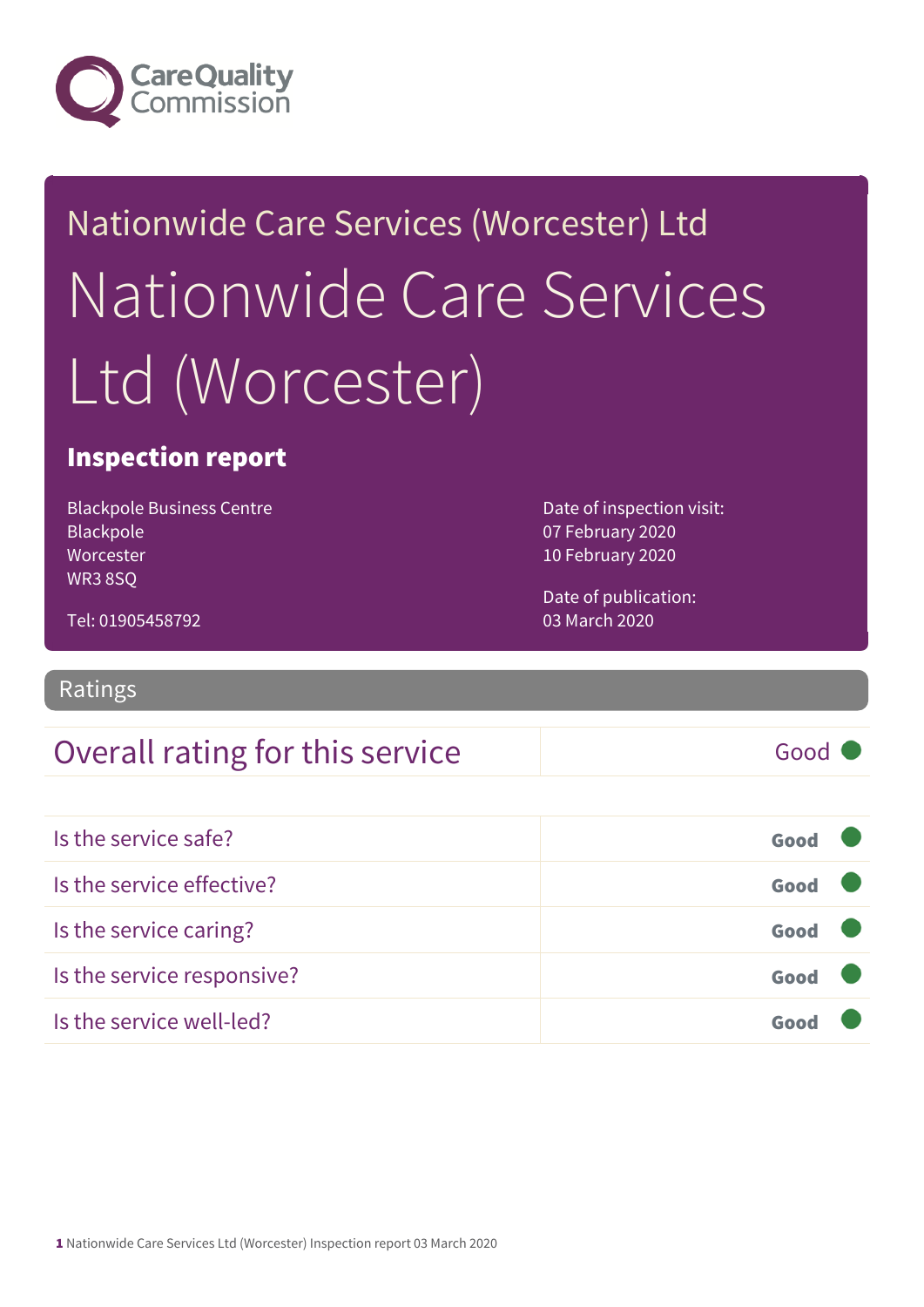### Summary of findings

### Overall summary

#### About the service

Nationwide Care Services LTD (Worcester) is a domiciliary care service providing personal to 62 people living in the community at the time of the inspection.

Not everyone who used the service received personal care. CQC only inspects where people receive personal care. This is help with tasks related to personal hygiene and eating. Where they do we also consider any wider social care provided.

#### People's experience of using this service and what we found

People were supported by staff who understood how to keep people safe and protect them from the risk of avoidable harm. People had skilled staff available to meet their needs. People's risks were assessed, and staff understood the plans in place to guide staff. Staff followed safe systems for management of medicines when people needed support with this. People were protected from the risk of infection through staff following best practice infection control and prevention procedures. Systems were in place to investigate incidents and accidents to ensure lessons were learnt.

People's needs were assessed, and care was planned to meet legislation and good practice guidance. People were supported by staff who were trained and knowledgeable about people's needs and wishes. People had support with their meals as part of their identified needs. People were supported with accessing health care if needed. People were supported to have maximum choice and control of their lives and staff supported them in the least restrictive way possible and in their best interests; the policies and systems in the service were being implemented to support this practice.

People were cared for by staff who treated them as individuals and up held their rights. Staff were kind and compassionate towards people and they enjoyed their company. People and their relatives felt involved and supported in decision making. People's dignity was respected, and their privacy maintained.

People and their relatives were positive about the service and the care provided. Staff had the information they needed to provide personalised support. People's concerns were listened to and changes made to improve the service. When people needed support at the end of their life staff were skilled and there were systems in place to provide quality support.

The manager and staff were open, approachable and it was important for them to provide quality care. People knew staff and the manager well and benefitted from good communication with them. People were supported by staff who were regularly monitored to ensure they provided quality care. Staff and the management team established good relationships with other professionals.

For more details, please see the full report which is on the CQC website at www.cqc.org.uk Rating at last inspection

2 Nationwide Care Services Ltd (Worcester) Inspection report 03 March 2020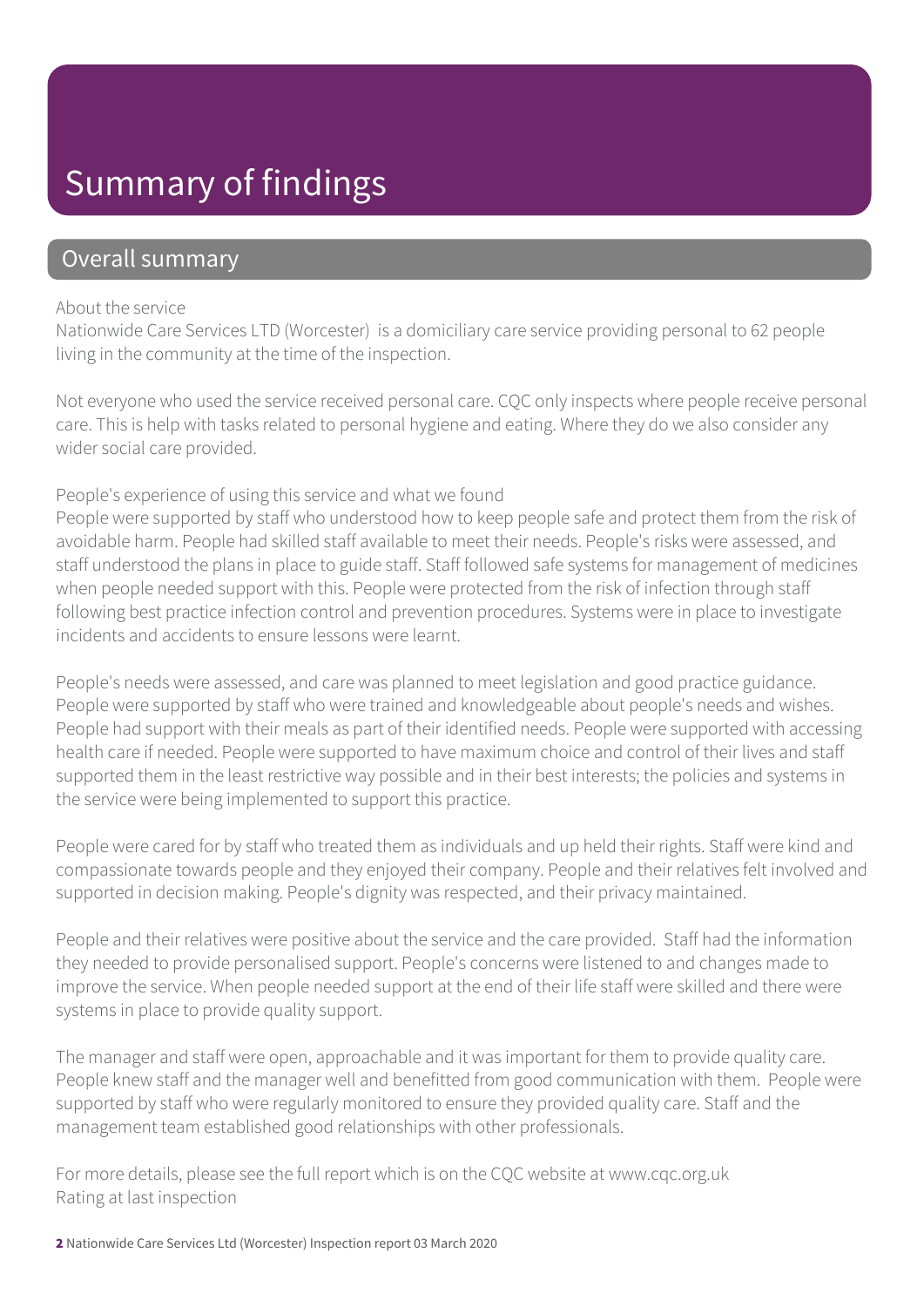The last rating for this service was good (published 2 August 2017)

#### Why we inspected

This was a planned inspection based on the previous rating.

#### Follow up

We will continue to monitor information we receive about the service until we return to visit as per our reinspection programme. If we receive any concerning information we may inspect sooner.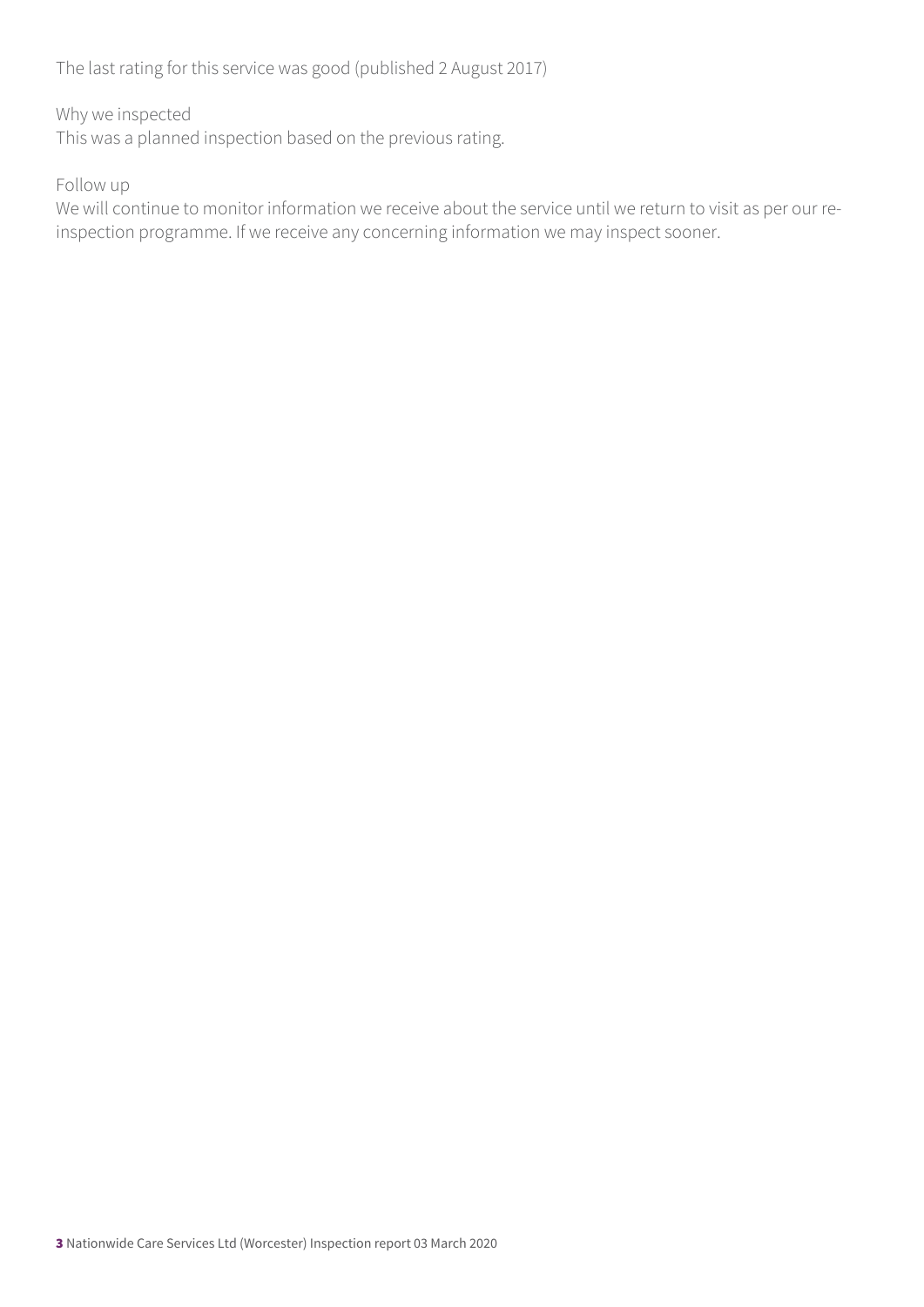### The five questions we ask about services and what we found

We always ask the following five questions of services.

| Is the service safe?                                                         | Good |
|------------------------------------------------------------------------------|------|
| The service was safe.<br>Details are in our safe findings below.             |      |
| Is the service effective?                                                    | Good |
| The service was effective.<br>Details are in our effective findings below.   |      |
| Is the service caring?                                                       | Good |
| The service was caring.<br>Details are in our caring findings below.         |      |
| Is the service responsive?                                                   | Good |
| The service was responsive.<br>Details are in our responsive findings below. |      |
| Is the service well-led?                                                     | Good |
| The service was well-led.<br>Details are in our well-Led findings below.     |      |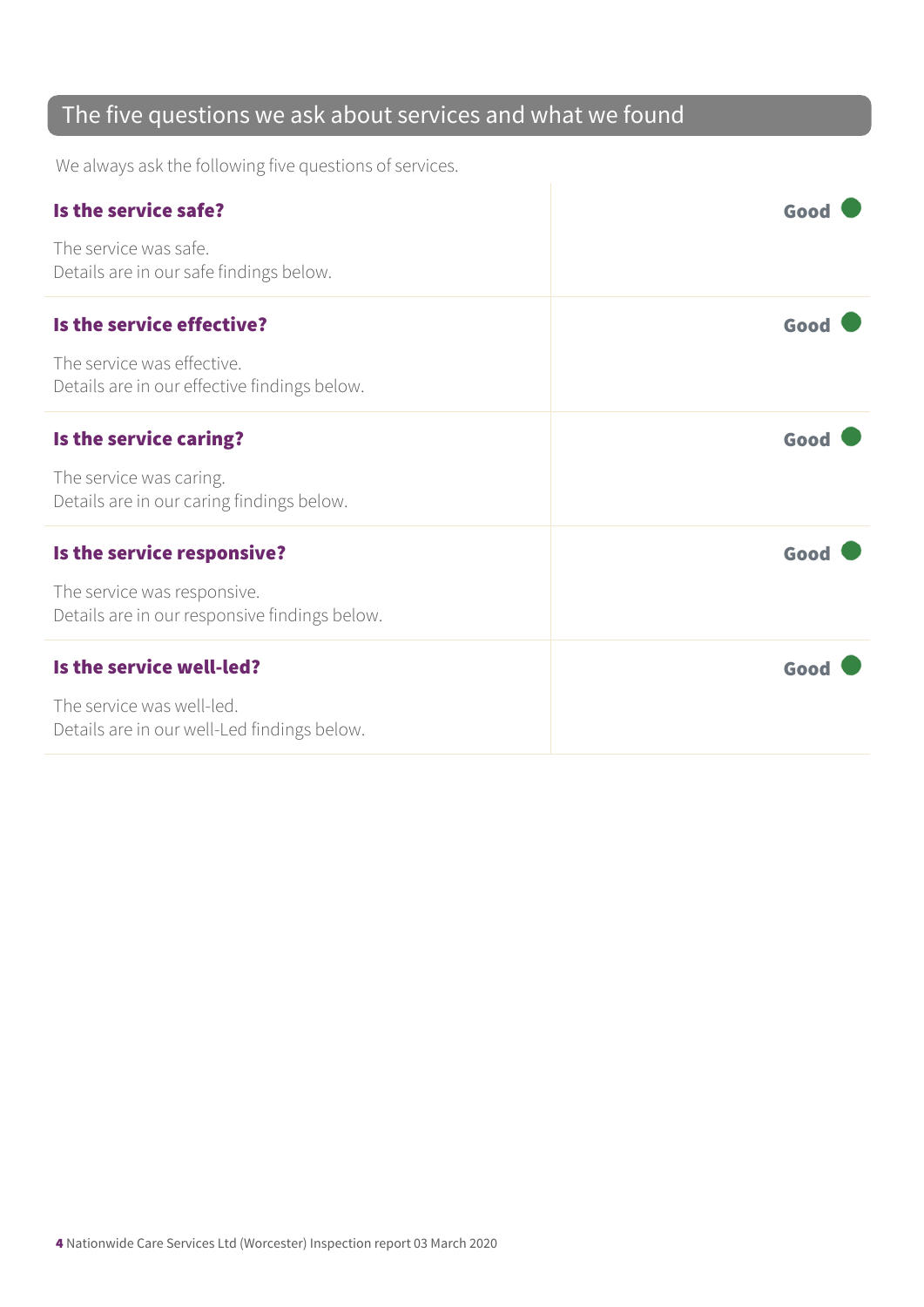

# Nationwide Care Services Ltd (Worcester)

### Detailed findings

# Background to this inspection

The inspection

We carried out this inspection under Section 60 of the Health and Social Care Act 2008 (the Act) as part of our regulatory functions. We checked whether the provider was meeting the legal requirements and regulations associated with the Act. We looked at the overall quality of the service and provided a rating for the service under the Care Act 2014.

Inspection team The inspection consisted of one inspector.

Service and service type This service is a domiciliary care agency. It provides personal care to people living in their own houses and flats.

The service had a new manager who was in the process of being registered with the Care Quality Commission. This means that they and the provider would be legally responsible for how the service is run and for the quality and safety of the care provided.

Notice of inspection

We gave the service 48 hours' notice of the inspection. This was because it is a small service and we needed to be sure that the provider or manager would be in the office to support the inspection.

Inspection activity started on 5 February 2020 and ended on 14 February 2020. We visited the office location on 7 February 2020.

What we did before the inspection We reviewed information we had received about the service since the last inspection. We sought feedback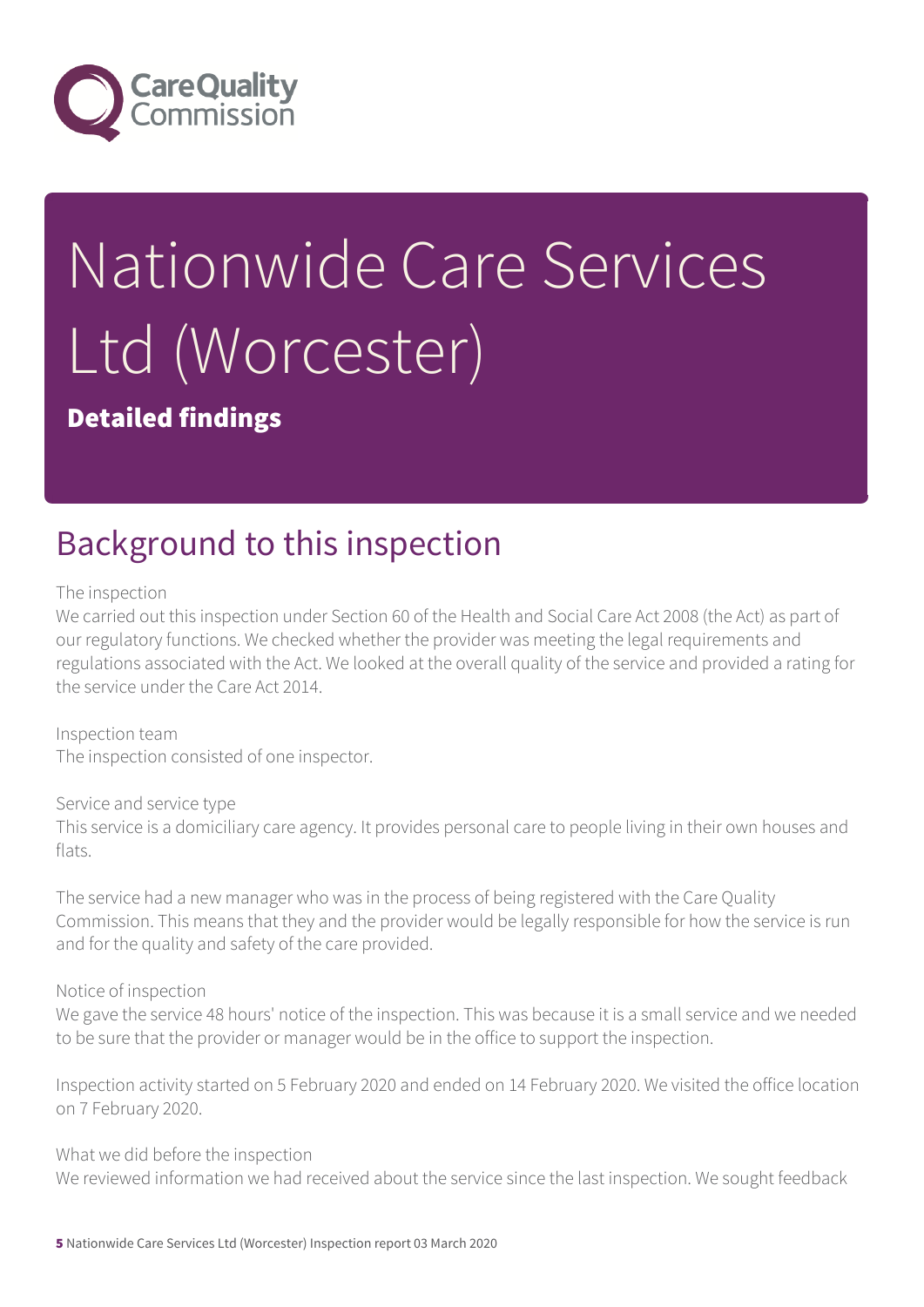from the local authority, Healthwatch and professionals who work with the service. Healthwatch is an independent consumer champion that gathers and represents the views of the public about health and social care services in England. We used all of this information to plan our inspection.

The provider was not asked to complete a provider information return prior to this inspection. This is information we require providers to send us to give some key information about the service, what the service does well and improvements they plan to make. We took this into account when we inspected the service and made the judgements in this report.

#### During the inspection

We spoke with six people who used the service and six relatives about their experience of the care provided. We spoke with eleven members of staff including the nominated individual, manager, office staff, senior care workers, and care workers. The nominated individual is responsible for supervising the management of the service on behalf of the provider.

We reviewed a range of records. This included six people's care records and multiple medication records. We looked at two staff files in relation to recruitment. A variety of records relating to the management of the service, including policies and procedures were reviewed.

#### After the inspection

We continued to seek clarification from the provider to validate evidence found. We looked at training data and quality assurance records. We spoke with one health care professionals who regularly worked alongside staff and contacted via email two other health professionals to request feedback.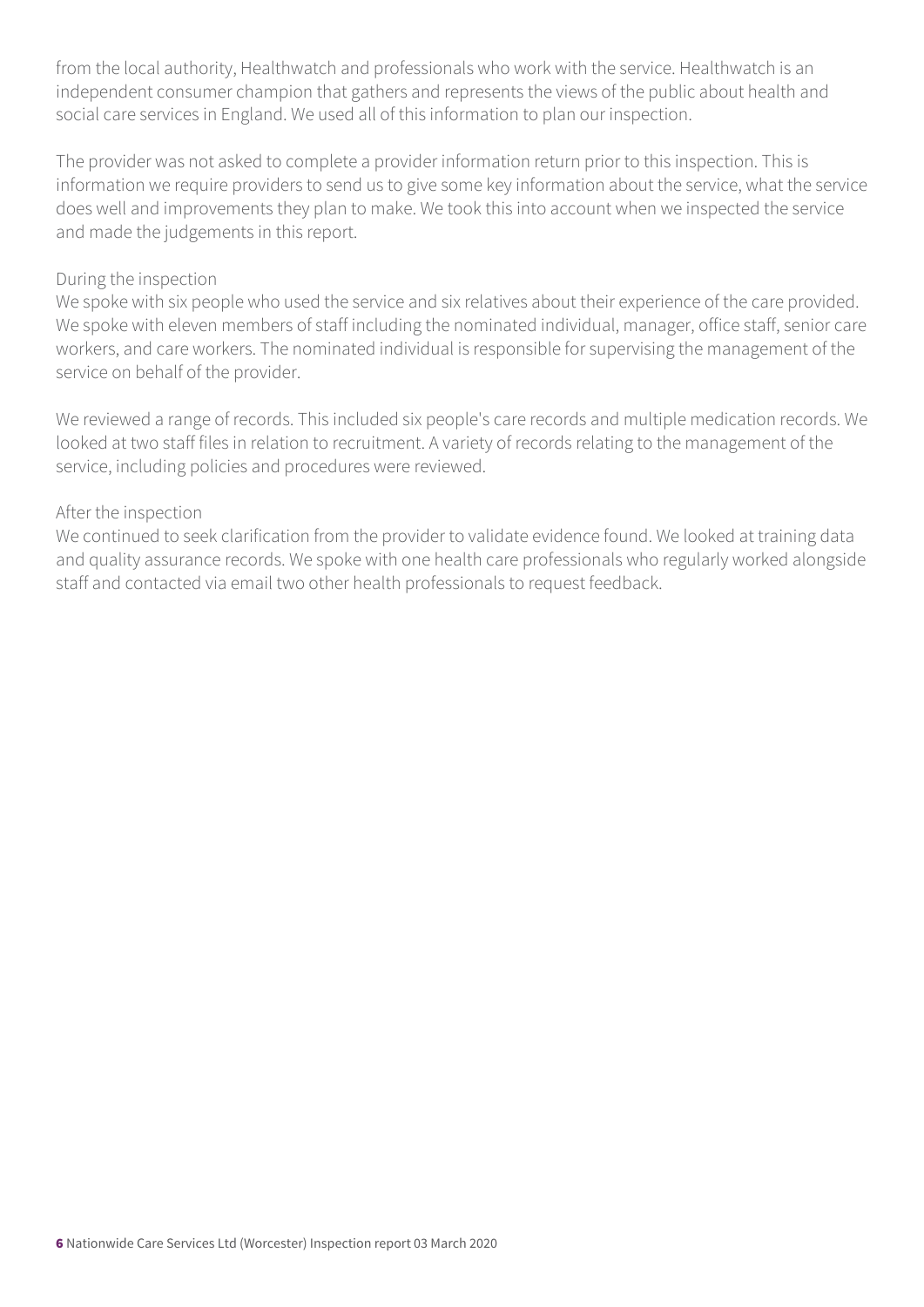### Is the service safe?

# Our findings

Safe – this means we looked for evidence that people were protected from abuse and avoidable harm.

At the last inspection this key question was rated as good. At this inspection this key question has remained the same. This meant people were safe and protected from avoidable harm.

Systems and processes to safeguard people from the risk of abuse

- The manager had systems in place to ensure people were safeguarded and had taken appropriate action when needed to ensure people remained safe.
- People told us they felt safe. One person said, "I feel safe with [staff] they know how to help me, and we have a laugh and a joke." Relatives were confident their family member was safe.
- Staff knew how to keep people safe, they had regular training and were confident with who they needed to report any concerns to.

Assessing risk, safety monitoring and management

- People's risks were regularly reviewed updated as people's risks changed. The manager and office staff were trained to ensure they had the appropriate skills to assess people's risks and guide staff to ensure people were safe.
- People said staff supported them to remain safe in their own homes. Relatives told us staff knew their family members risks and supported them to remain safe. For example, one relative explained how staff were careful to ensure their family members skin was cared for to reduce the risk of sore skin.
- Staff told us people's risks were assessed and they had guidance in place to ensure people's risks were managed. Staff had a good understanding of how to support people needs, and the guidance in people's care plans reflected this.

Staffing and recruitment

- People received support from a team of regular staff which ensured they received consistency and continuity of care.
- People said they had regular staff, and they always knew who would be visiting them. They told us staff came at the right time and stayed as long as they should do. One person said, "My carers [staff] have been coming for a long time, they know me well."
- Staff said they had regular visits and enough time between calls to travel to the next person.
- The manager ensured there were sufficient staff available to provide the agreed visits and sent people a rota that showed who would be completing their visits.
- Staff said they had provided referees and there were checks in place to ensure they were suitable to be employed at the service. We saw this practice was reflected in staff files.

#### Using medicines safely

- People who needed support with their medicines were supported by staff to have them as prescribed.
- Staff had received training and senior staff completed checks to ensure they followed best practice.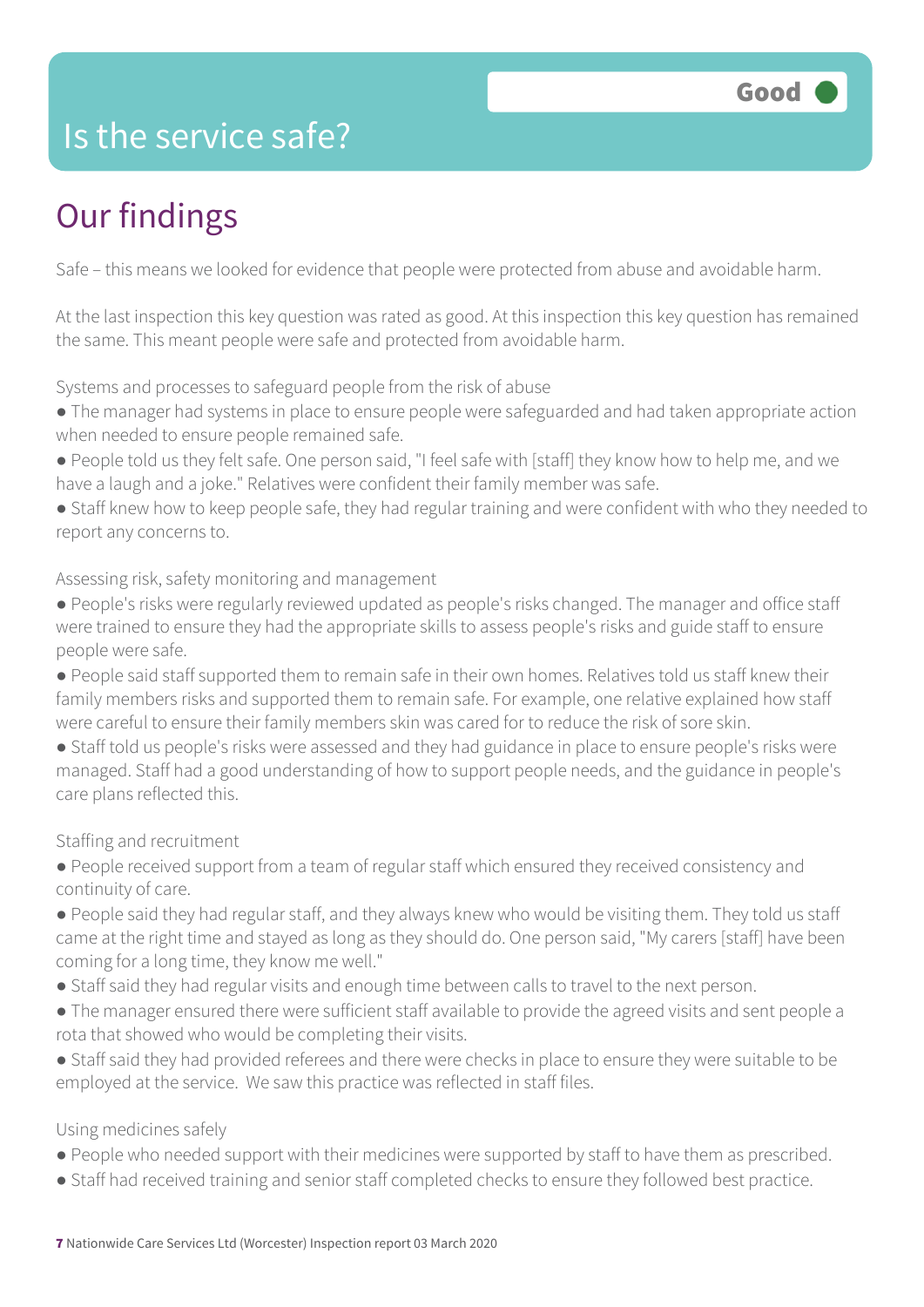● The management team had systems and processes to ensure medicines were administered safely. For example, medicine records were checked regularly to ensure gaps were investigated and action taken.

#### Preventing and controlling infection

● Staff had been trained and had a good understanding of best practice to manage the risk of infection. For example, we saw this was checked through the spot check process.

● People told us staff followed safe practice to reduce the risk of infection. For example, people said staff wore gloves and aprons when needed.

Learning lessons when things go wrong

● The management team investigated and followed up the incident to ensure all actions needed were completed. Staff understood how to report accidents and incidents.

● There was a system to review accidents and incidents to monitor for trends.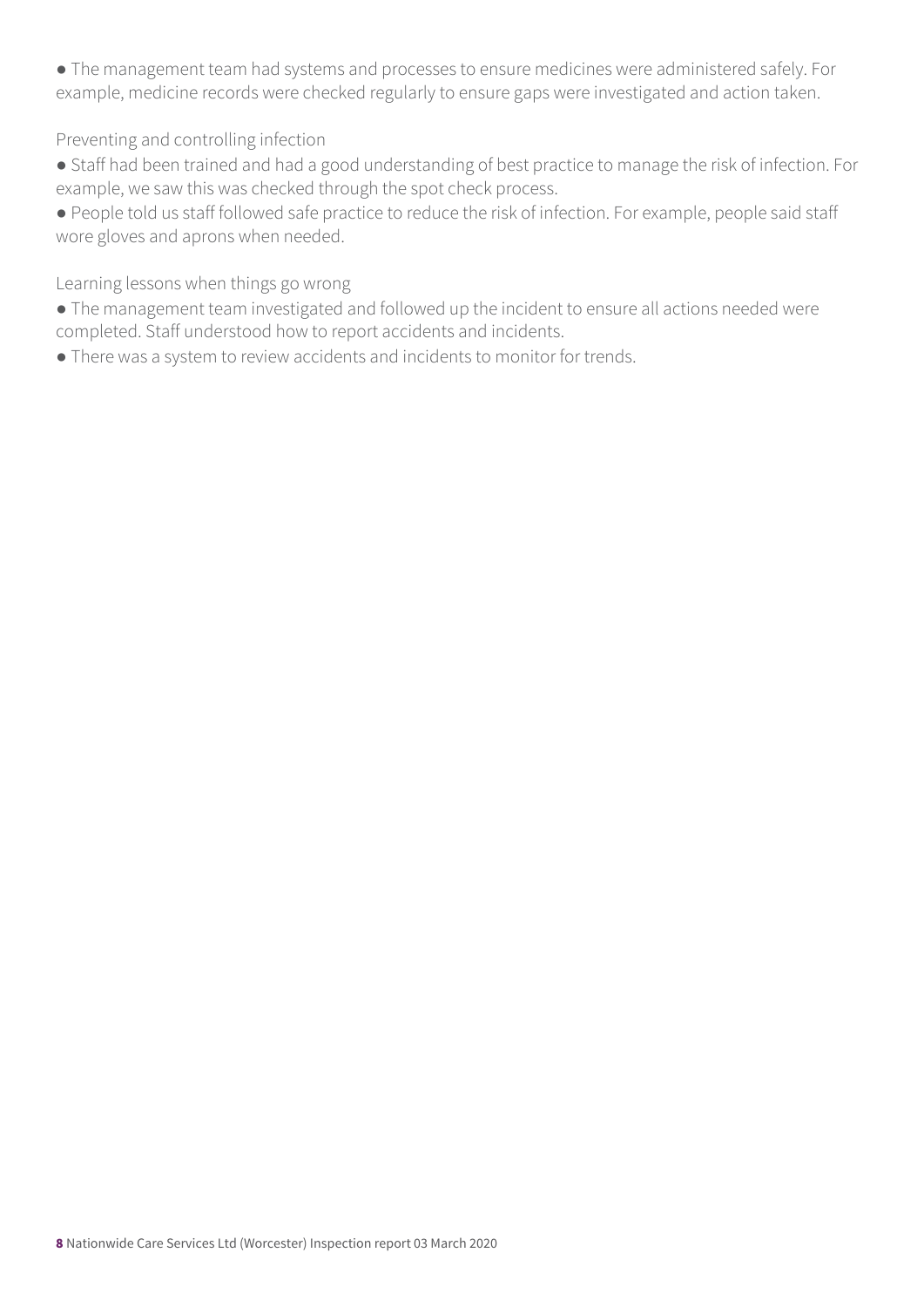### Is the service effective?

# Our findings

Effective – this means we looked for evidence that people's care, treatment and support achieved good outcomes and promoted a good quality of life, based on best available evidence.

At the last inspection this key question was rated as good. At this inspection this key question has remained the same. This meant people's outcomes were consistently good, and people's feedback confirmed this.

Assessing people's needs and choices; delivering care in line with standards, guidance and the law

- People's physical, emotional and social needs had been assessed before they started to use the service.
- People, relatives and other healthcare professionals involved in people's care were consulted during the assessment process. This ensured information about people's needs, wishes and preferences were identified and used to inform people's care planning.
- We saw information on best practice guidance was available for staff and shared with staff by the management team.

Staff support: induction, training, skills and experience

- People and their relatives said staff were knowledgeable and were trained appropriately.
- Staff completed an induction which included training and shadowing experienced staff. They were introduced to the people they would be supporting with experienced staff, who shared their best practice knowledge. They had the information they needed to support people well.
- Staff told us senior staff regularly completed spot checks to ensure they were competent with their role. One member of staff explained this had improved their confidence.
- All staff completed the care certificate with an effective system to check their competencies. The care certificate is the national recognised standard for care staff. The trainer was passionate about their role to support staff to provide quality care.
- We saw regular training updates were arranged for staff. For example, these included oral care training to ensure staff were knowledgeable about people's needs. These were reflected in people's care planning. Staff were encouraged to further develop their knowledge and skills through vocational training.

Supporting people to eat and drink enough to maintain a balanced diet

- People were offered support with eating and drinking dependant on their individual needs. One relative explained how staff had built a rapport with their family member through supporting with meal preparation, which was now developing into further support being accepted by their family member.
- Staff were knowledgeable about how to meet people's nutritional needs. When needed staff would record nutritional intake and made referrals appropriately.

Supporting people to live healthier lives, access healthcare services and support. Staff working with other agencies to provide consistent, effective, timely care.

- Staff understood people's health needs and were knowledgeable about people's health conditions.
- People explained they were confident staff would support them to access healthcare services if they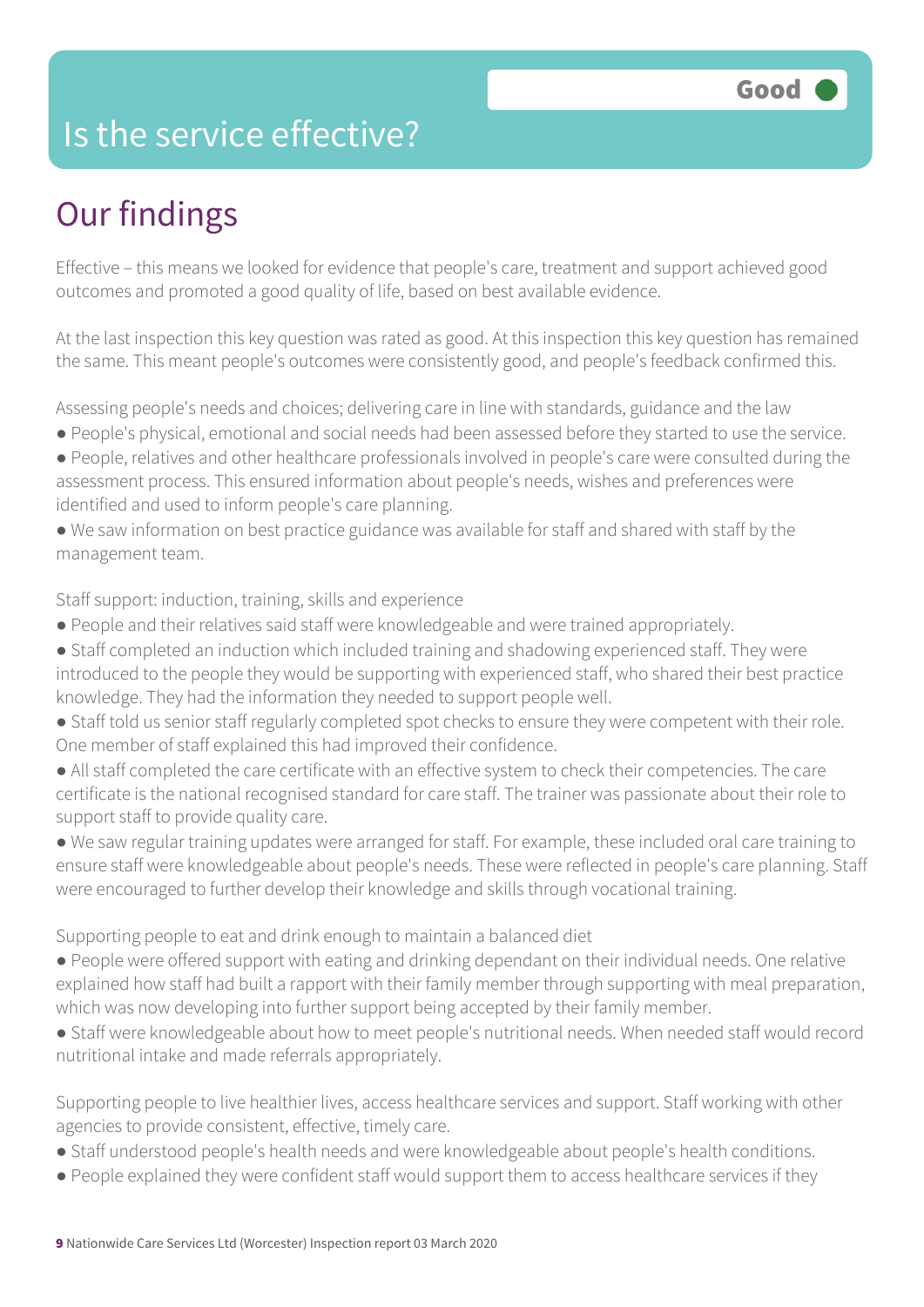needed support. For example, contacting their GP to arrange a visit when needed.

- Staff were aware when support was needed to attend a health appointment and worked with the person and their family to ensure people had support.
- We spoke with a community nurse who said staff made appropriate referrals and listened to their advice.

Ensuring consent to care and treatment in line with law and guidance

The Mental Capacity Act 2005 (MCA) provides a legal framework for making particular decisions on behalf of people who may lack the mental capacity to do so for themselves. The Act requires that, as far as possible, people make their own decisions and are helped to do so when needed. When they lack mental capacity to take particular decisions, any made on their behalf must be in their best interests and as least restrictive as possible.

People can only be deprived of their liberty to receive care and treatment when this is in their best interests and legally authorised under the MCA. When people receive care and treatment in their own homes an application must be made to the Court of Protection for them to authorise people to be deprived of their liberty.

We checked whether the service was working within the principles of the MCA.

- Staff knew who to contact and involve in any best interests decision. The manager was attending further MCA training maintain their understanding the legal requirements of the MCA.
- People said staff always asked for their consent before they helped them. One person explained how staff were always really careful to ensure they were aware of what would happen next, they said this was really important to them.
- The manager had identified people who needed support with decisions about their care needs. They were in the process of reviewing and ensuring there was the correct documentation in place to comply with the MCA.
- Staff had a good understanding of the act and told us no-one they supported was deprived of their liberty. They understood some people needed support with some of their decisions.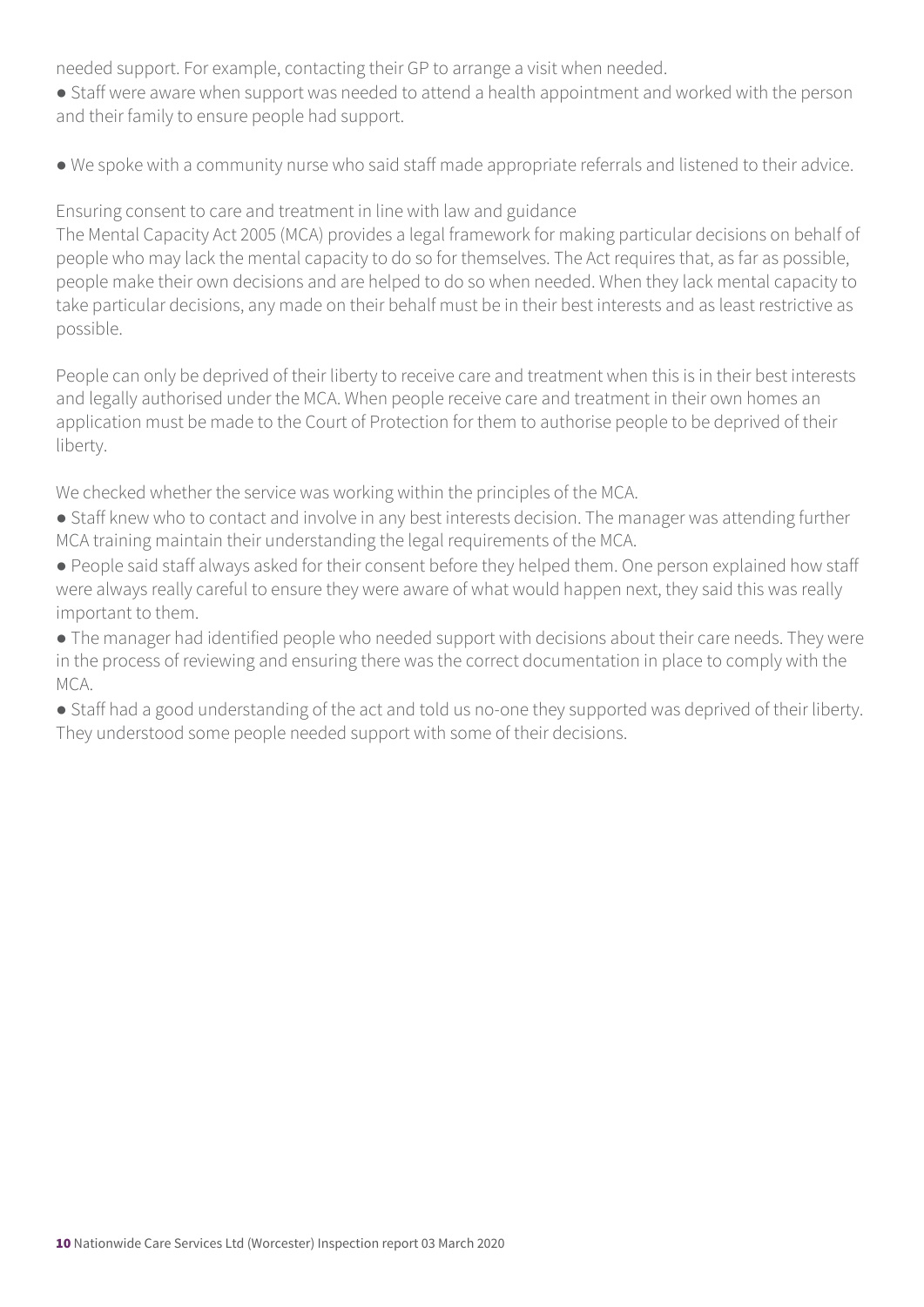### Is the service caring?

## Our findings

Caring – this means we looked for evidence that the service involved people and treated them with compassion, kindness, dignity and respect.

At the last inspection this key question was rated as good. At this inspection this key question has remained the same. This meant people were supported and treated with dignity and respect; and involved as partners in their care.

Ensuring people are well treated and supported; respecting equality and diversity

- People were supported by staff who were compassionate.
- People said all the staff were caring and kind. One person told us about staff, "They give good hugs."
- Relatives gave positive feedback about the staff and management team. One relative said about staff, "They are amazing, we have such a good deal." Another relative explained how staff had checked they were ok when their family member was in hospital.
- Staff were considerate and sensitive about issues related to equality, diversity and human rights when discussing people who they supported. There were examples where staff spent time establishing a rapport to improve how they supported people.

Respecting and promoting people's privacy, dignity and independence

- People had their dignity respected and their independence maintained.
- People told us staff respected their privacy and dignity. One person explained that staff always maintained their dignity whist completing personal care because they were embarrassed. They said this meant a lot to them that this was respected by staff.
- Relatives said staff always respected their family member and listened their wishes. They said they had developed relationships with established staff who knew their family member well.
- People said staff supported them to be as independent as possible. One person told us, "Staff get it just right for me, they know when I need help, and when to let me do it myself."
- All the staff we spoke with were passionate about the people they supported and spoke of respecting their wishes and constantly encouraging people to be as independent as possible.

Supporting people to express their views and be involved in making decisions about their care

- People made the decisions about their day to day support. One person told us, "I am in control."
- Relatives confirmed staff really listened to their family member's ideas and worked with people to express their views.
- People and their families were regularly asked for feedback to ensure they were happy with the support staff provided. Where concerns were raised these were actioned and improvements made. For example, through the last quality audit people raised about staff running late. The manager had reviewed travel time and written to people to reassure them.
- The management team regularly completed reviews of people's support to ensure they had the opportunity to comment about the quality of their care.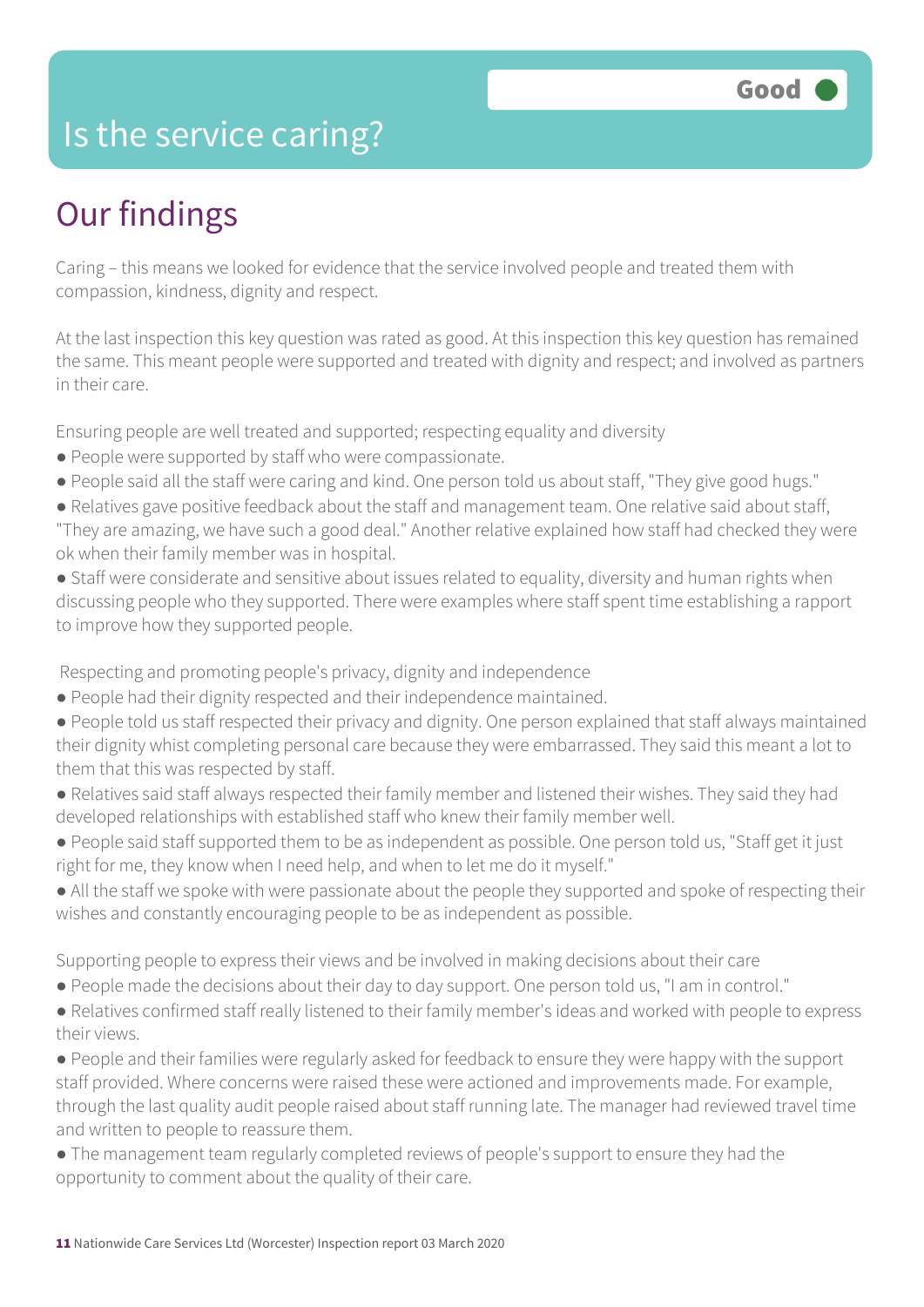● Relatives said communication was good, they felt involved in how their family member was supported and they felt involved by staff.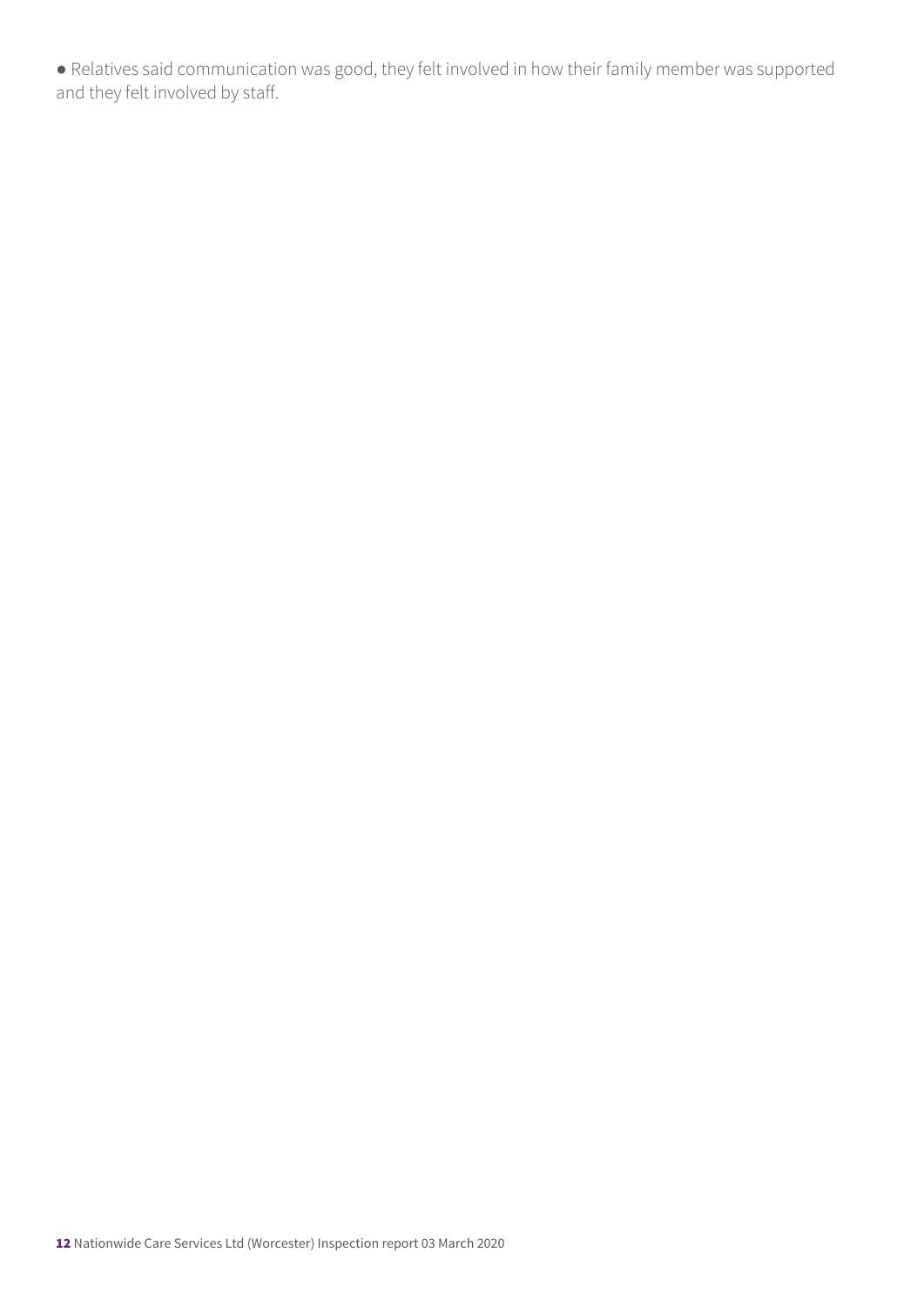### Is the service responsive?

# Our findings

Responsive – this means we looked for evidence that the service met people's needs.

At the last inspection this key question was rated as good. At this inspection this key question has remained the same. This meant people's needs were met through good organisation and delivery.

Planning personalised care to ensure people have choice and control and to meet their needs and preferences

- People's care plans reflected any diverse needs, including their religion, ethnicity, disabilities and important relationships. This helped staff to recognise and understand aspects of people's life which were important to them.
- People confirmed their needs and wishes were met by the support they received. They said staff knew them well and listened to them.
- Relatives told us the care people received reflected their individual needs and preferences. One relative told us, "They are fabulous, they give [family member] time and it works really well."
- Staff were committed to ensuring people had choice and control over their lives, and the service was flexible to accommodate people's plans and routines.

#### Meeting people's communication needs

Since 2016 onwards all organisations that provide publicly funded adult social care are legally required to follow the Accessible Information Standard (AIS). The standard was introduced to make sure people are given information in a way they can understand. The standard applies to all people with a disability, impairment or sensory loss and in some circumstances to their carers.

- The management team understood accessible information and provided information in suitable formats to meet people's needs. The manager explained they had access to an interpreter at their head office to support with communication needs for some people.
- Staff explained how they would adapt how they communicated with people when they needed to. They said there was clear guidance about communication needs for each person to ensure they were consistent.

#### Improving care quality in response to complaints or concerns

- People and their relatives knew how to raise concerns if they needed to. One person said, "I can speak to [the manager] anytime and she will listen and help." Relatives told us they had confidence with the new manager and would happily raise anything with them if they needed to.
- The manager investigated complaints, agreed outcomes and admitted when things went wrong. The manager had a complaint policy and procedures to review with the provider any complaints to ensure they acted on concerns raised appropriately.

#### End of life care and support

- Staff were knowledgeable about how to respect people's needs and wishes. For example, they were able to explain about how important mouth care was for people at the end of their life.
- The manager explained they had worked alongside other agencies to support people who chose to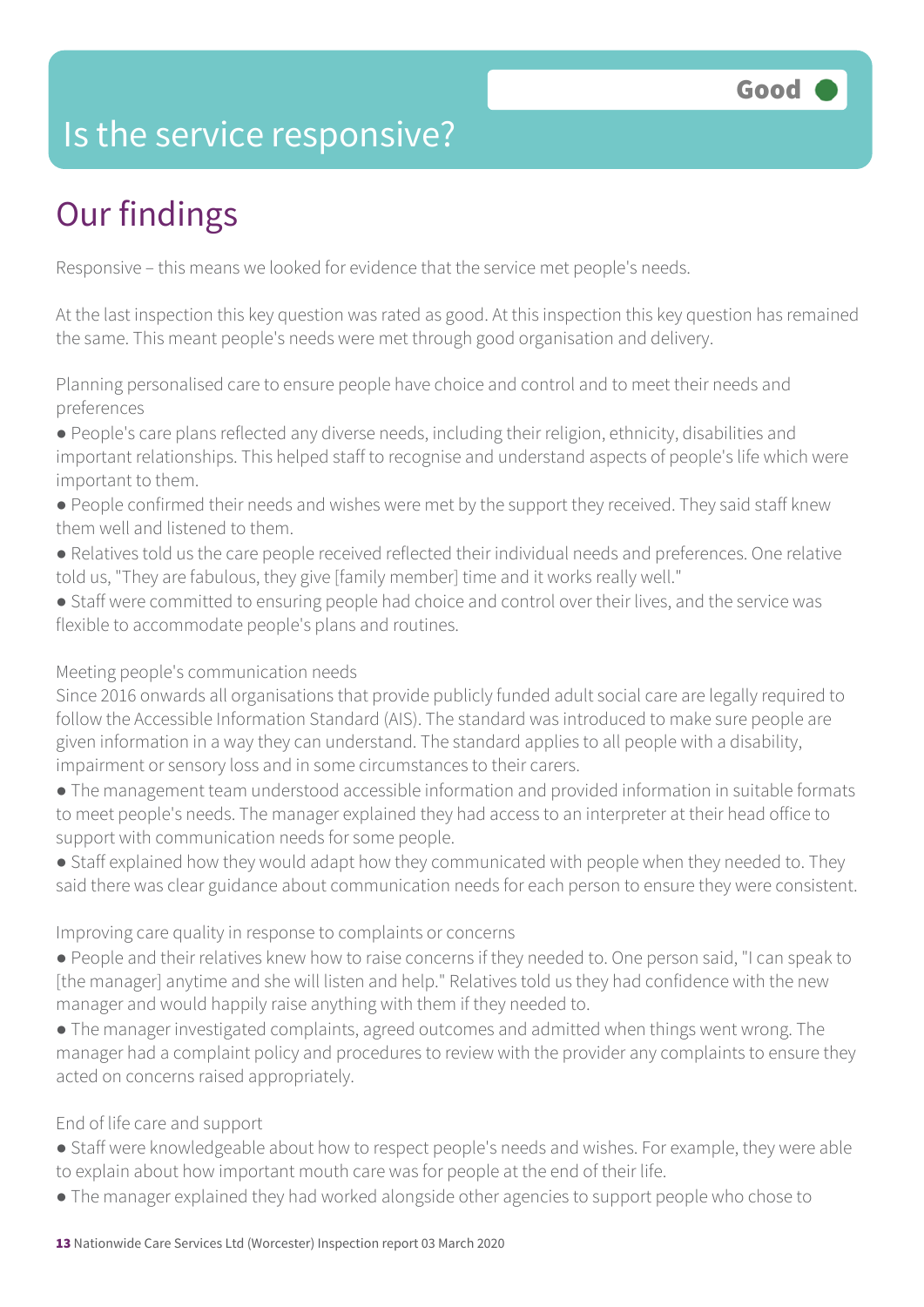remain in their own homes at the end of their life.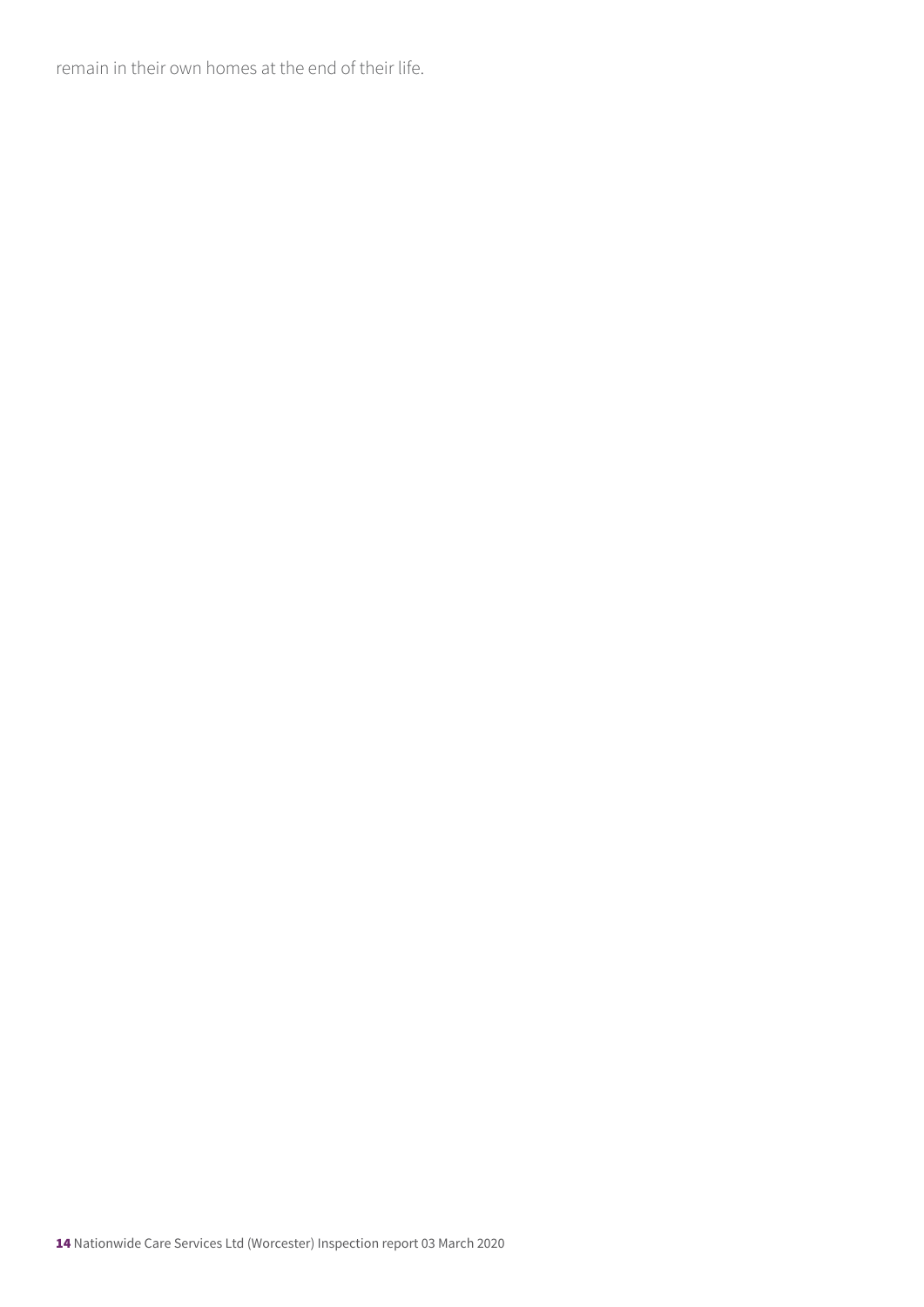### Is the service well-led?

# Our findings

Well-Led – this means we looked for evidence that service leadership, management and governance assured high-quality, person-centred care; supported learning and innovation; and promoted an open, fair culture.

At the last inspection this key question was rated as good. At this inspection this key question has remained the same. This meant the service was consistently managed and well-led. Leaders and the culture they created promoted high-quality, person-centred care.

Promoting a positive culture that is person-centred, open, inclusive and empowering, which achieves good outcomes for people

- The service was well managed, and people and their relatives gave positive feedback about the manager. People told us they knew the manager and she was approachable.
- People and relatives said communication with staff and the manager was good. People said they received a rota so they knew who would be visiting them, and they were told if staff were running late or changes needed to be made where possible.
- Staff we spoke with said there was an open culture, they said they felt well supported by the manager and the office team, who were open and approachable. One staff member told us the manager had gone out of her way to ensure they were supported.
- The manager was a trained councillor and supported staff across the services when needed.

How the provider understands and acts on the duty of candour, which is their legal responsibility to be open and honest with people when something goes wrong

● The management team were open and understood their responsibility to meet the duty of candour. When improvements were needed these were investigated and shared with people and their families, and staff.

Managers and staff being clear about their roles, and understanding quality performance, risks and regulatory requirements

- The manager had an overview of the quality of care through senior staff completing spot checks, and regular reviews with people who used the service.
- The new manager was in the process of becoming registered with the Care Quality Commission.
- People and their relatives gave positive feedback about the quality of the care they received.
- The manager was arranging staff meetings to ensure all staff had the opportunity to meet up and share best practice. Staff told us they could contact the manager any time and she was approachable.
- The manager was updating systems to ensure there was a clear overview of the quality of care provided. For example, an overview of accidents and incidents to identify trends and concerns.
- Staff were clear about their responsibilities and the leadership structure. The manager had systems in place to ensure they followed through on any concerns identified and completed actions required.
- The manager understood their responsibilities for reporting to the Care Quality Commission [CQC] and the regulatory requirements. Risks were identified and escalated where necessary.